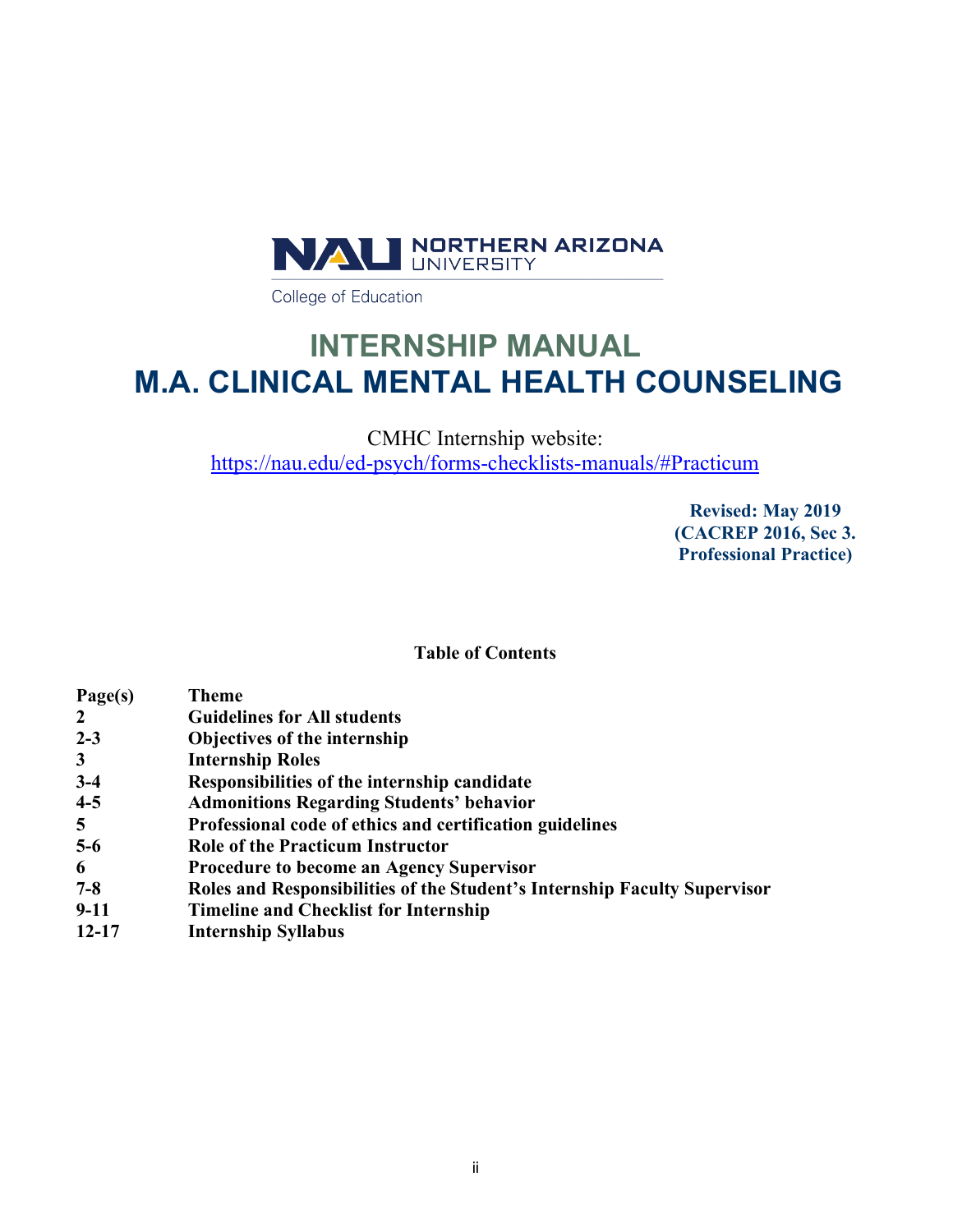# **GUIDELINES FOR ALL STUDENTS IN EPS 694, CMHC INTERNSHIP**

The purpose of these guidelines is to clarify the objectives of the Master of Arts in Clinical Mental Health Counseling Internship and to outline the specific responsibilities of the Student Intern, the Student's Practicum Instructor, the NAU faculty Internship Instructor, the Agency, and the Agency Supervisor. All students in the Masters of Arts in Clinical Mental Health Counseling are required to complete 600 hours (6 credit hours) of internship. Internship can only begin after successful completion of all required coursework, including EPS 692: Counseling Practicum. The internship can be completed:

- as a full-time (40 hours per week over one semester) experience in a single approved agency during the last semester of the student's program, or,
- as a half-time (20 hours per week over about 8-9 months) experience in an approved agency during the last two semesters of the student's program.

On occasion, students may opt to split their internship between two agencies, however, this requires approval of the NAU Internship supervisor. Also, if splitting between 2 agencies, the work at both agencies must be spread out over the course of the entire span of the internship.

Questions about internship should be submitted to the student's Practicum Instructor (during the Practicum semester) or NAU faculty internship supervisor. All internship options need prior approval from the student's Practicum Instructor or Internship instructor.

Paid internships are encouraged but not required. If an intern is able to secure a paid internship, it's highly recommended to work out the details of the payment arrangements with the Angency Supervisor before the internship begins.

The internship provides the students with the opportunity to apply the theoretical concepts and skills learned in their academic program and supplement the knowledge and skills with practical experience. The internship also allows students to make the transition from the academic setting to the actual work setting and therefore adapt more realistically to the professional lives they are about to enter. The student performs under supervision, all the activities that a regularly employed staff member in the setting would be expected to perform.

## **OBJECTIVES OF THE INTERNSHIP**

- 1. To successfully engage in individual and group counseling (as well as couples, parents and families, when applicable) that enhances their knowledge and skills in the following areas: (a) human growth and development, (b) social and cultural foundations and multicultural competencies, (c) helping relationships, (d) groups, (e) career and lifestyle development, (f) appraisal, conceptualization and diagnosis, (g) research and program evaluation, (h) professional orientation (including legal and ethical issues), and (i) foundations, contextual dimensions and practice of clinical mental health counseling.
- 2. To operate successfully within the function, structure, and goals of the agency.
- 3. To learn how to establish and maintain effective working relationships with supervisors, coworkers, outside-agency personnel (when called for) and to appropriately apply legal and ethical codes and multicultural competencies in all clinical contexts.
- 4. To develop written and oral communication skills that are considered essential to functioning effectively within the agency.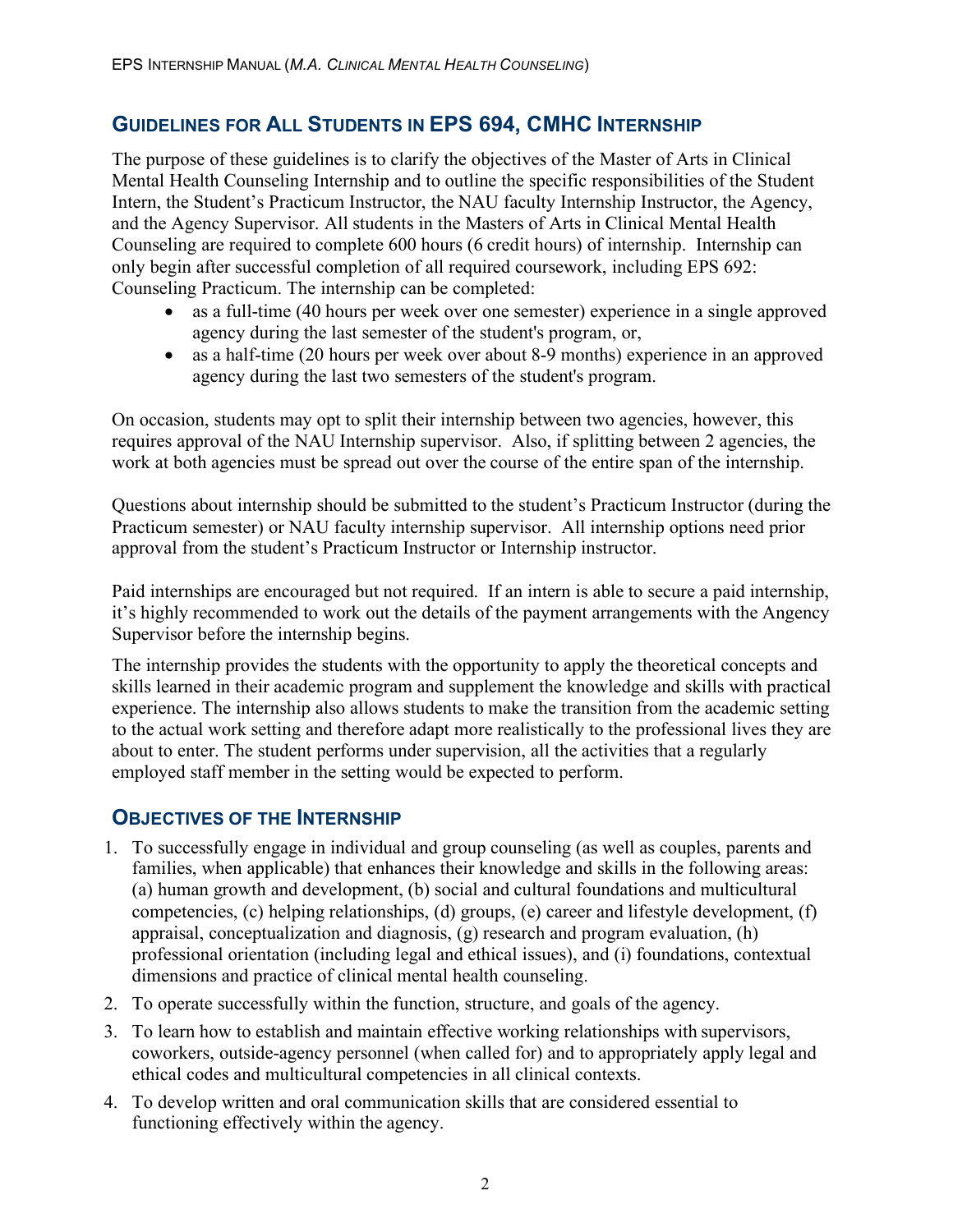- 5. To gain supervised experience in the use of a variety of professional resources such as assessment instruments, technology, print and non-print media, professional literature, research, and information and referral to appropriate providers.
- 6. To perform the duties required of a regularly employed staff member who is occupying the professional role similar to which the student is aspiring.

# **Internship Roles**

- 1. Intern Candidate
- 2. Site Supervisor (Agency Supervisor) licensed supervisor at agency who's responsible for supervision and evaluating intern (aka Agency Supervisor)
- 3. Agency Administrative supervisor the administrative supervisor is typically a different role from the licensed site supervisor. The administrative supervisor
- 4. NAU Internship Faculty NAU faculty member who is overseeing CMHC intern's overall internship experience, assigning the final grade, etc.
- 5. NAU Practicum Instructor during practicum (which precedes internship), the Practicum instructor prepares CMHC interns for internship

# **RESPONSIBILITIES OF THE INTERN CANDIDATE**

- 1. To secure an internship contract from a Licensed Supervisor at a desired agency site (with guidance from NAU faculty, who provide connections to Internship partners, etc.)
- 2. To obtain evidence of the Agency Supervisor's active licensure and current resume.
- 3. To enroll in EPS 694, Counseling Internship, well in advance of the Internship semester (typically during Practicum). The EPS Department office
- 4. To understand and practice the procedures, policies, and regulations established by the agency.
- 5. To ask for assistance and supervision when needed, especially in clinical crisis situations, to assure the client receives adequate services.
- 6. To seek the assistance of one's supervisor as well appropriate staff members to address problems and register complaints.
- 7. To attend conferences, staff meetings, and training sessions that are assigned by the Agency Supervisor.
- 8. To conform to the dress code of the agency.
- 9. To inform the supervisor when she/he will be late or absent, or, cannot meet the hours as specified in the contract.
- 10. To complete Activity Log Sheets weekly and submit them to the Student's Faculty Supervisor every month. The activities must include:
	- a. a minimum of 240 hours of direct service with clients,
	- b. at least 600 total internship hours (combination of direct services and indirect services)
	- c. a minimum of 1 hour per week of individual supervision with the contracted site supervisor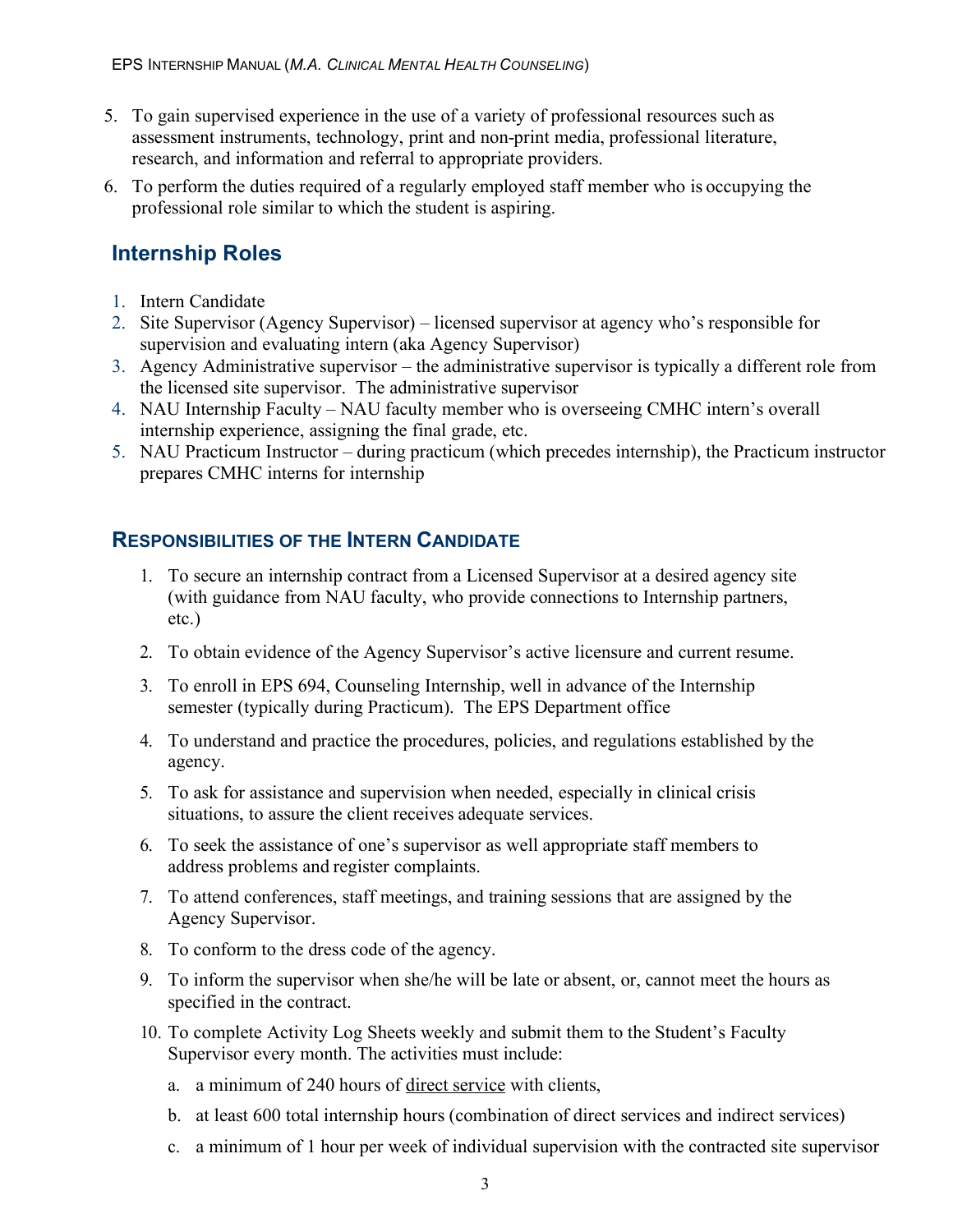(or their licensed designee if the contracted supervisor is absent)

- d. active participation in a minimum of (an average of)  $1\frac{1}{2}$  hours per week of group supervision throughout internship as provided by the NAU Internship supervisor
- 11. To successfully complete all required documentation as specified on the CMHC Internship website: https://nau.edu/ed-psych/forms-checklists-manuals/#Practicum
- 12. To manage client referral and termination processes successfully. Given that the approximate end of internship date is pre-set, it is very important that interns discuss and actively monitor client's therapeutic needs with their licensed site supervisor, including managing client termination and referral processes in optimal ways.
- 13. To maintain a professional disposition and attitude throughout internship, focusing on:
	- a. Client well-being as a top priority.
	- b. Counselor self-care and healthy work-life balance.
	- c. Aiming to leave the site better than you found it, especially maintaining an advocacy stance.
	- d. Taking a professional, co-partner stance as opposed to a stance of "just getting my hours"
	- e. Actively approaching rather than avoiding difficult therapeutic situations, and difficult therapeutic conversations.

## **ADMONITIONS REGARDING STUDENTS' BEHAVIOR DURING THE INTERNSHIP**

The student's conduct should conform to the rules and regulations of the agency and the ethical standards of the American Counseling Association (ACA) at all times during the internship. Students must avoid sexual and harmful dual relationships with clients, coworkers, and supervisors that could impair their professional judgment or increase the risk of exploitation.

If during the course of the internship, the Agency Supervisor, Student's Advisor, or Student Intern determine that the student has difficulty functioning effectively at the setting, steps will be taken to correct the situation. The Student's Advisor will arrange a meeting that will include the Student Intern, Agency Supervisor, and the Student's Advisor. Corrective action will be discussed and if continuation is agreed upon, a Professional Growth Plan (PGP) will be developed by the group. If discontinuation is agreed upon, the Student's Advisor and Student Intern will determine if the Student Intern can be immediately reassigned to another agency or if reassignment will occur for a following semester. Students will not receive credit for hours accumulated in a discontinued internship.

When a Student Intern's behavior is found to be unethical following the rules and regulations of the agency and the ethical standards of the American Counseling Association, the student may be dropped from the internship and from the Educational Psychology Program. The Student Intern may appeal this decision. The first step of the appeal process is for the student to request an appeal hearing through the Student's Advisor. The Student's Advisor will set up a meeting with the Student Intern, the Student's Advisor, the Coordinator of the Counseling Committee, and the Chair of Educational Psychology. If the Student Intern is not satisfied with the Educational Psychology Department Committee, he or she may appeal next to the Associate Dean of the College of Education.

Social Media: Interns should be extremely cautious and prudent when using social media at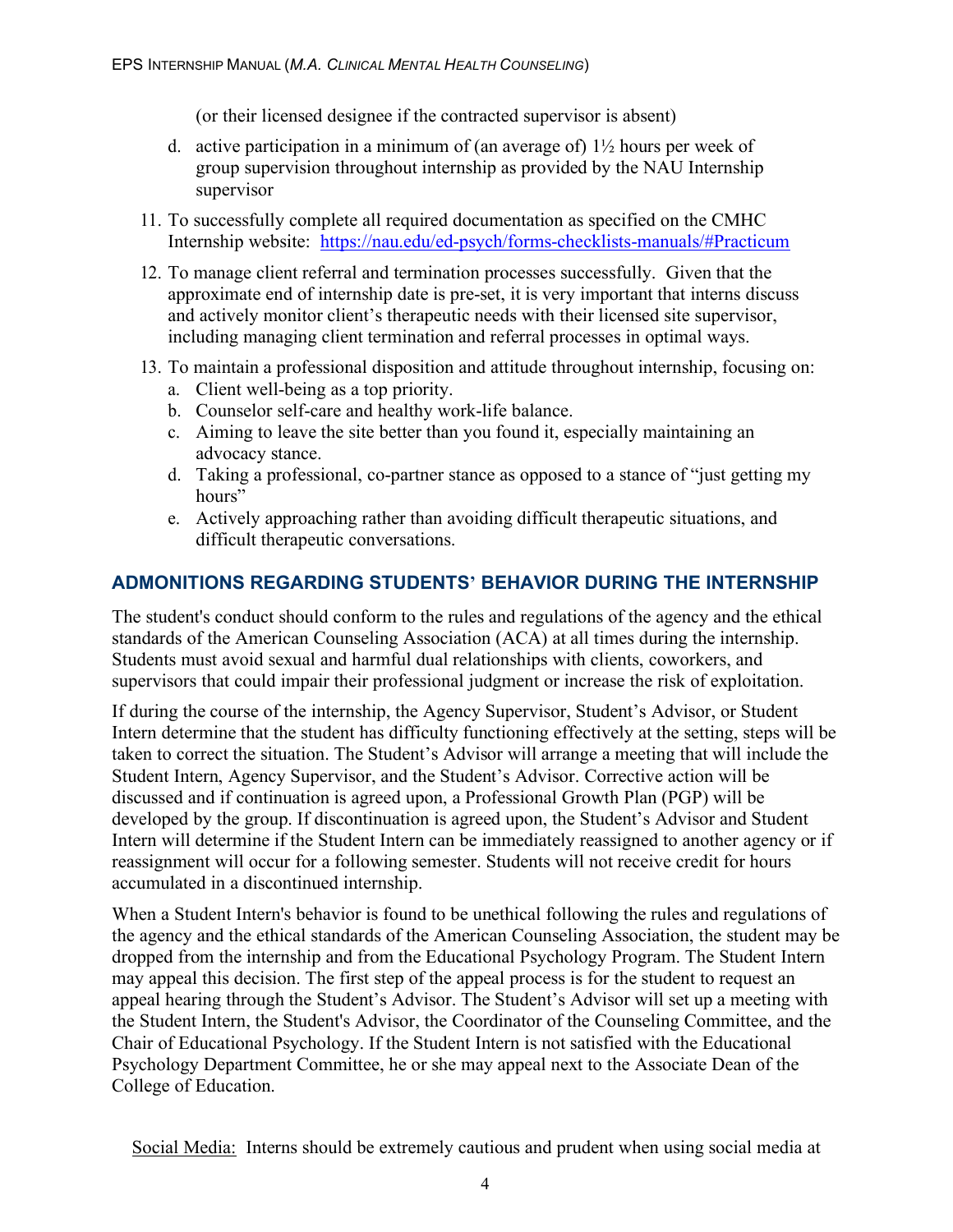all times, and should not use social media to express sentiments or actions related to their internship.

# **PROFESSIONAL CODE OF ETHICS AND CERTIFICATION GUIDELINES**

Students in this Master's program should follow the professional code of ethics and certification guidelines established by the following two organizations:

| <b>National Board of Certified Counselors</b> |  |  |
|-----------------------------------------------|--|--|
| 3-D Terrace Way                               |  |  |
| Greensboro, NC 27403                          |  |  |
| $(919)$ 547-0607                              |  |  |
| www.nbcc.org                                  |  |  |

**American Counseling Association** 5999 Stevenson Ave. Alexandria, VA 22304 (703) 823-9800 www.counseling.org

# **THE ROLE OF THE NAU PRACTICUM INSTRUCTOR**

The NAU faculty member who's serving as the student's Practicum Instructor is essential in the transition from Practicum to Internship since Practicum immediately precedes Internship. Therefore, the Practicum Instructor plays an integral role (during Practicum itself) in helping each student prepare well ahead of time for Internship by orienting the Practicum Student to Internship, assisting the Internship contract and site-based information required by the Internship Site Supervisor, and generally assisting in the overall smooth transition from Practicum to Internship. The academic caveat is that Practicum is a pre-requisite for Internship. The Practicum Instructor's Roles are:

- 1. To assist all Practicum Students in the transition from Practicum to Internship by orienting all Practicum Students to Internship policies and procedures no later than halfway through the Practicum semester.
- 2. To ask the student to collect information well in advance of the Internship, including:
	- a. Internship Site Supervisor credentials, proof of licensure, curriculum vitae or resume, and proof of participation in recent, relevant training in the supervision of counselors (found in the resume). Students should collect and maintain these documents as pdf's, as they will eventually be shared with the Internship instructor
	- b. The Internship contract
- 3. To provide the completed documentation to the EPS office so that the administrative staff can verify that all Internship documentation has been collected. This allows the administrative staff to register each student for their respective section of Internship.
- 4. To communicate to the NAU Internship Faculty Supervisor about the status of each student transitioning from Practicum to Internship.

# **THE ROLES OF THE AGENCY**

- 1. To provide the student with an opportunity to intern in a professional counseling setting with supervision, working with coworkers, providing services to clients, and using community resources.
- 2. To provide opportunities to integrate knowledge with practice in the following areas: (a) human growth and development, (b) social and cultural foundations and multicultural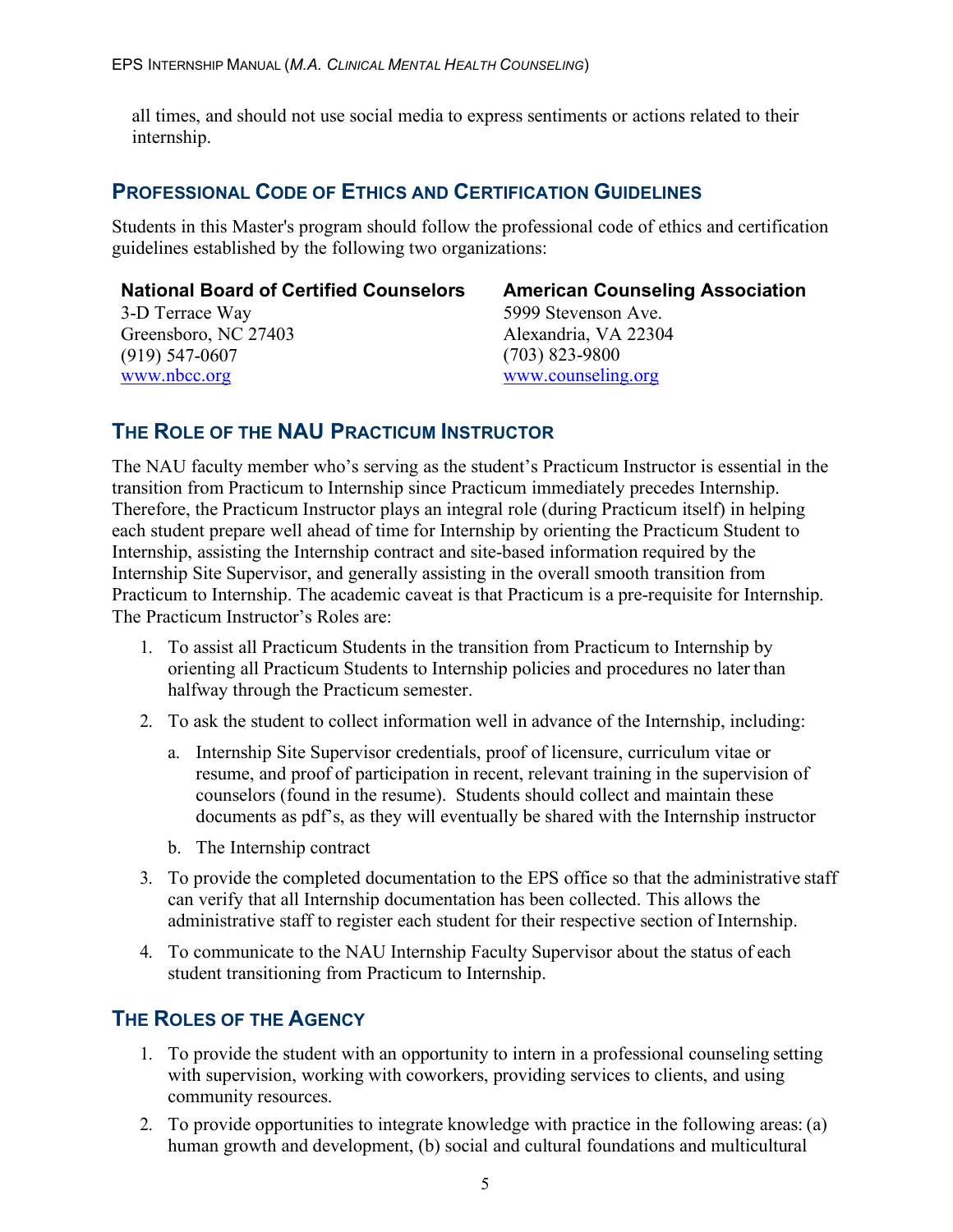competencies, (c) helping relationships, (d) groups, (e) career and lifestyle development, (f) appraisal, conceptualization and diagnosis, (g) research and program evaluation, (h) professional orientation (including legal and ethical issues), and (i) foundations, contextual dimensions and practice of clinical mental health counseling.

- 3. To provide best practice models of counseling services.
- 4. To provide the students with the opportunity to interact with professional role models.
- 5. To provide students with the opportunities to identify with the clinical mental health counseling profession.
- 6. To provide students with the opportunities to become familiar with a variety of professional activities other than direct service.
- 7. To provide students with the opportunities to use session recordings *or* live supervision of the student's interactions with clients apropriate to the specialization for use in supervision.
- 8. To provide students with the opportunities to gain supervised experience in the use of a variety of professional resources such as assessment instruments, computers, print and non-print media, professional literature, research, and information and referral to appropriate providers.

#### **PROCEDURE TO BECOME AN AGENCY SUPERVISOR** *(site supervisor and Agency supervisor are used interchangeably)*

#### **QUALIFICATIONS**

Students must complete internships in clinical mental health counseling settings with access to on-site supervision from an appropriately licensed master's or doctoral level behavioral health professional who meets CACREP 2016 Standards (Section 3, Professional Practice) as follows:

#### *Site supervisors have:*

- *(1) a minimum of a master's degree, preferably in counseling, or a related profession;*
- *(2) relevant certifications and/or licenses;*
- *(3) a minimum of two years of pertinent professional experience in the specialty area in which the student is enrolled;*
- *(4) knowledge of the program's expectations, requirements, and evaluation procedures for students; and*
- *(5) relevant training in counseling supervision.*

# **THE ROLES OF THE AGENCY SUPERVISOR**

- 1. To interview and discuss all relevant training themes with intern candidates as shown in the contract (provided online under the Clinical MH Counseling Internship section at: https://nau.edu/ed-psych/forms-checklists-manuals/ - Practicum
- 2. To complete and electronically sign the Internship contract. Per CACREP 2016, Sec. 3:
	- *i. Written supervision agreements define the roles and responsibilities of the faculty supervisor, site supervisor, and student during practicum and internship. When individual/triadic practicum supervision is conducted by a site supervisor in consultation with counselor education program faculty, the supervision agreement must detail the format and frequency of*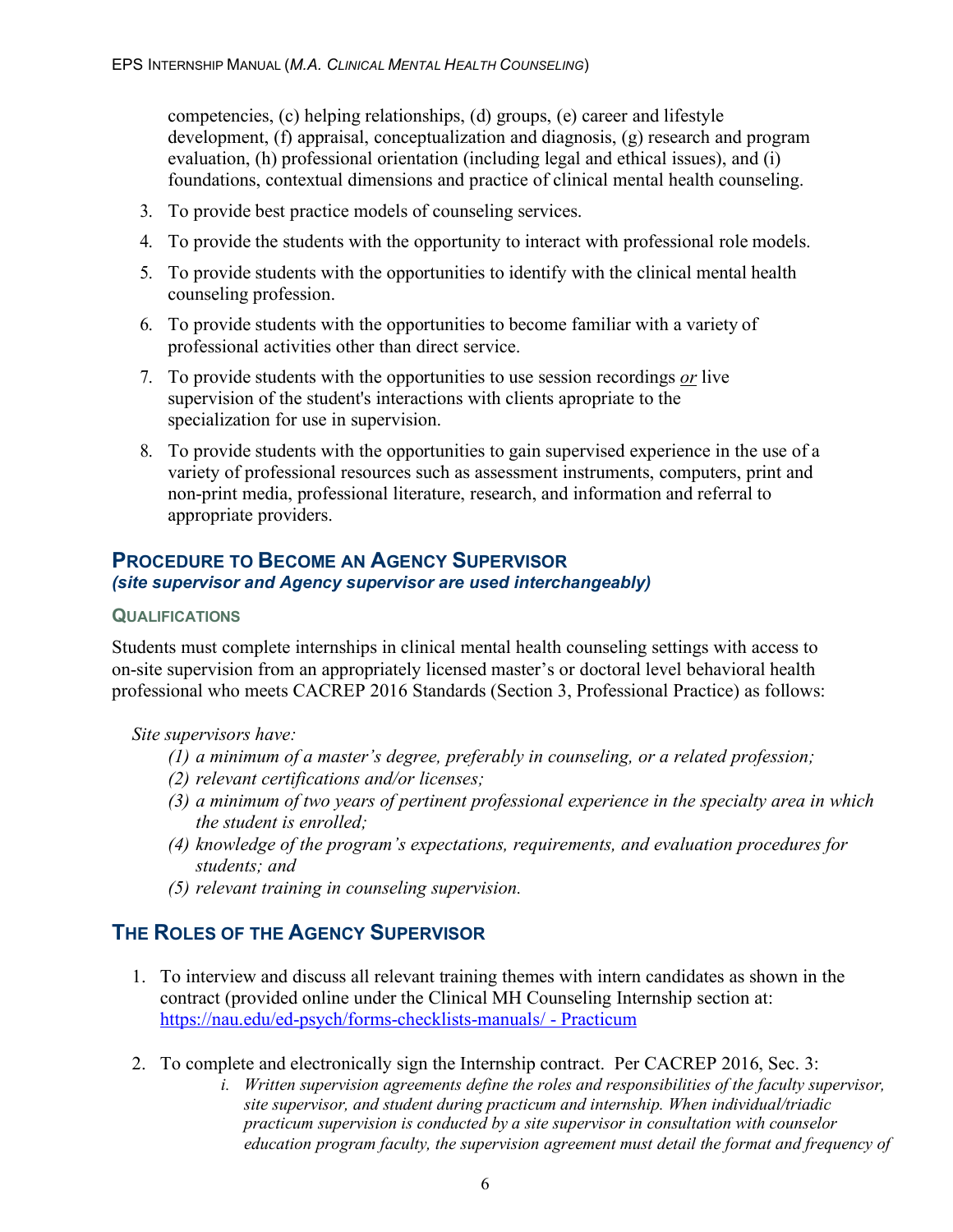#### *consultation to monitor student learning.*

- 3. To orient the student to the agency.
- 4. To provide the student with written or electronic materials describing the policies and procedures of the program, as well as the program's expectations, requirements, and evaluation procedures for students.
- 5. To sensitize the student to broad issues, trends, and dilemmas in the internship, so that she or he may gain some perspective as to the macro system in which the program operates.
- 6. To plan, organize, and coordinate activities and learning experiences for the student so that he or she will understand all of the functioning areas of the program.
- 7. To help the student in planning, organizing, and implementing her or his duties.
- 8. To set up learning situations such as interviews, staff meetings, and consultations in which the student is a participant.
- 9. To ensure that the student performs 600 contact hours of meaningful job duties related to professional counseling that include: (a) a minimum of 240 hours of direct service with clients and (b) a minimum of 1 hour per week of individual supervision. (Please note that the NAU Student's Practicum Instructor is responsible for providing the minimum of 1½ hours per week of group supervision to all interns).
- 10. To verify and sign the intern's internship logs on a monthly basis in a timely fashion
- 11. To provide formal and informal supervision in which policies, roles, activities, and client concerns can be discussed.
- 12. To inform the student of steps he or she should take to improve weakness and further develop strengths in job performance.
- 13. To review with the student her or his evaluations prior to submitting them to the
	- i. Student's Practicum Instructor. Two evaluations are completed for each internship. The first evaluation is completed at the mid-point and the second at the end of the internship.
- 14. To provide the student with the opportunity to become familiar with a variety of professional activities and resources in addition to direct service (e.g., record keeping, assessment instruments, supervision, information and referral, in-service, and staff meetings).
- 15. To provide the student with the opportunity to develop program-appropriate audio/visual recordings for use in the supervision *or* to provide the student with live supervision of his or her interactions with clients.
- 16. To provide the student with crisis response protocols, and with resources to contact the Site Supervisor (primarily) and/or other licensed professionals on staff in the event of an acute crisis.
- 17. To complete all required evaluations found at the internship link: https://nau.edu/ed-psych/forms-checklists-manuals/ - Practicum

# **THE ROLES AND RESPONSIBILITIES OF THE STUDENT'S Internship FACULTY SUPERVISOR**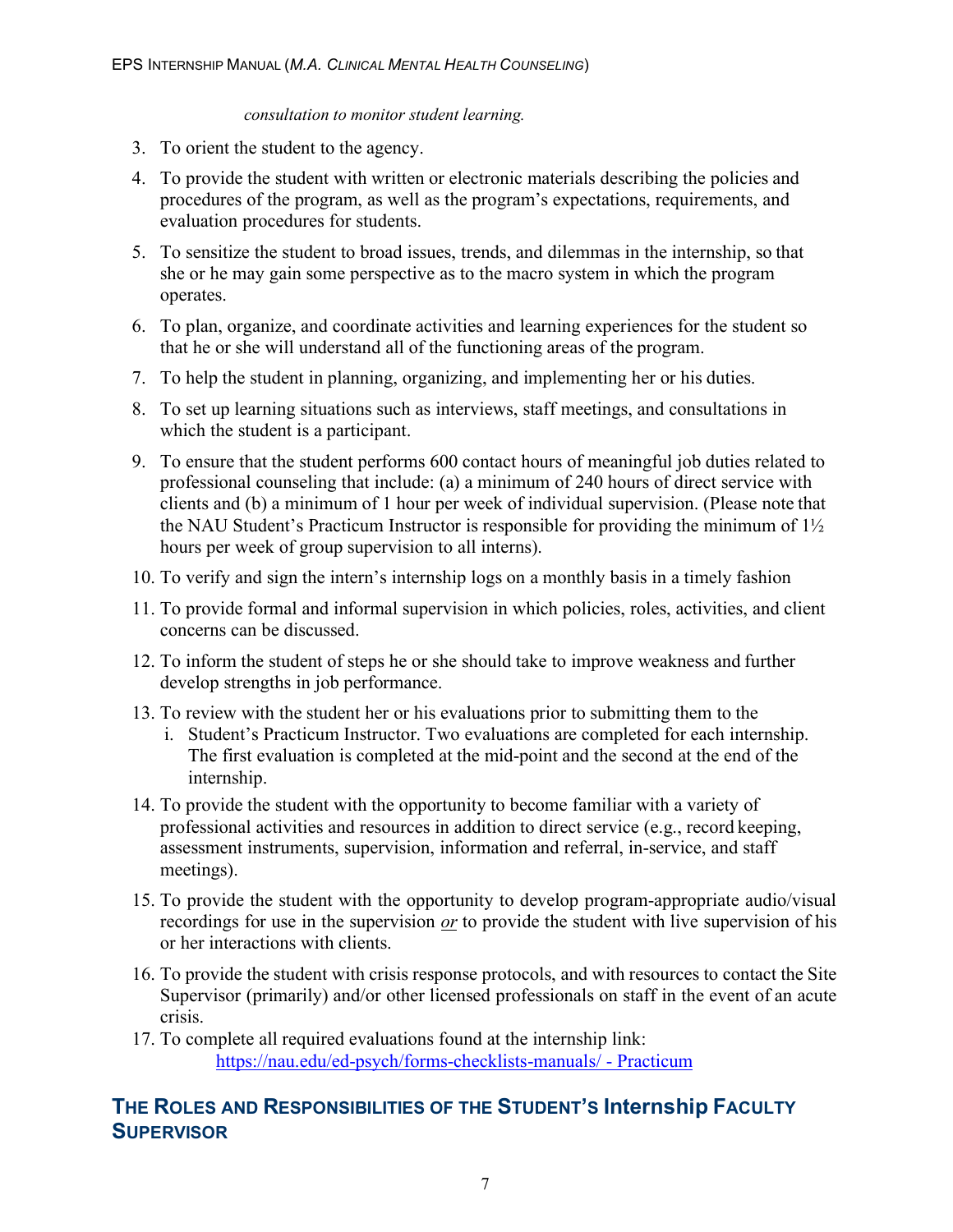- 1. To provide the agency supervisor with the following:
	- Orientation, consultation, and professional development opportunities are provided by counselor education program faculty to site supervisors. (CACREP 2016, Sec. 3, Professional Practice)
- 2. To provide the student with an average of 1½ hours per week of group supervision on a regular schedule throughout the internship.
	- To provide an opportunity for students to discuss their provision of counseling experiences with the Student's NAU Faculty Supervisor.
- 3. To ensure students and agency personnel that the University and Program remains involved and interested in their progress and studies.
- 4. To address any academic or clinical practice problems that may develop between the student and program in a timely fashion.
- 5. To evaluate the student's progress and professional potential and provide the student with feedback relative to professional development. Formal feedback is provided via the Mid-Point and Final NAU Internship Faculty evaluations and via the Mid-Point and Final NAU Internship Reflection papers. Informal feedback takes place during Group Supervision
- 6. To function as a liaison between the university and program. The Student's NAU Internship Instructor will make at least 3 contacts with both the Program Supervisor and Student Intern. The Student's Faculty Supervisor will complete the Student's Contact Forms for each contact to document supervision activities.
	- o The **first contact** is designed to review the internship goals and expected activities, clarify the roles of the Agency Supervisor, Student Intern, Student's Faculty Instructor, and specify the documentation and evaluation process. The first contact generally takes place before or during the first week of internship
	- o The purpose of the **second contact** is to conduct a mid-point evaluation of the Student's internship performance in a conference with the Agency Supervisor and Student Intern and develop objectives, activities, and timelines to support improvements in performance. This contact takes place when the intern has completed approximately 275-300 total hours, and can only take place after the agency supervisor has completed the mid-term evaluation.
	- o During the **third contact,** the final evaluation of the student's internship performance is completed during a conference with the Agency Supervisor and the Student Intern.
		- The 3 contacts will be on-site agency visits when the internship is within 25 miles of each student's respective campus (Flagstaff, Phoenix, Tucson, etc.). For internships being completed greater than 25 miles from their respective campus and within Arizona, at least one of the contacts will be on-site and the other 2 contacts will be by telephone using conference calling that includes participation by the Agency Supervisor, the Student Intern, and the Student's Faculty Supervisor. For approved out-of-state internships, 3 telephone contacts will conducted using conference calling that includes participation by the Agency Supervisor, the Student Intern, and the Student's Faculty Supervisor.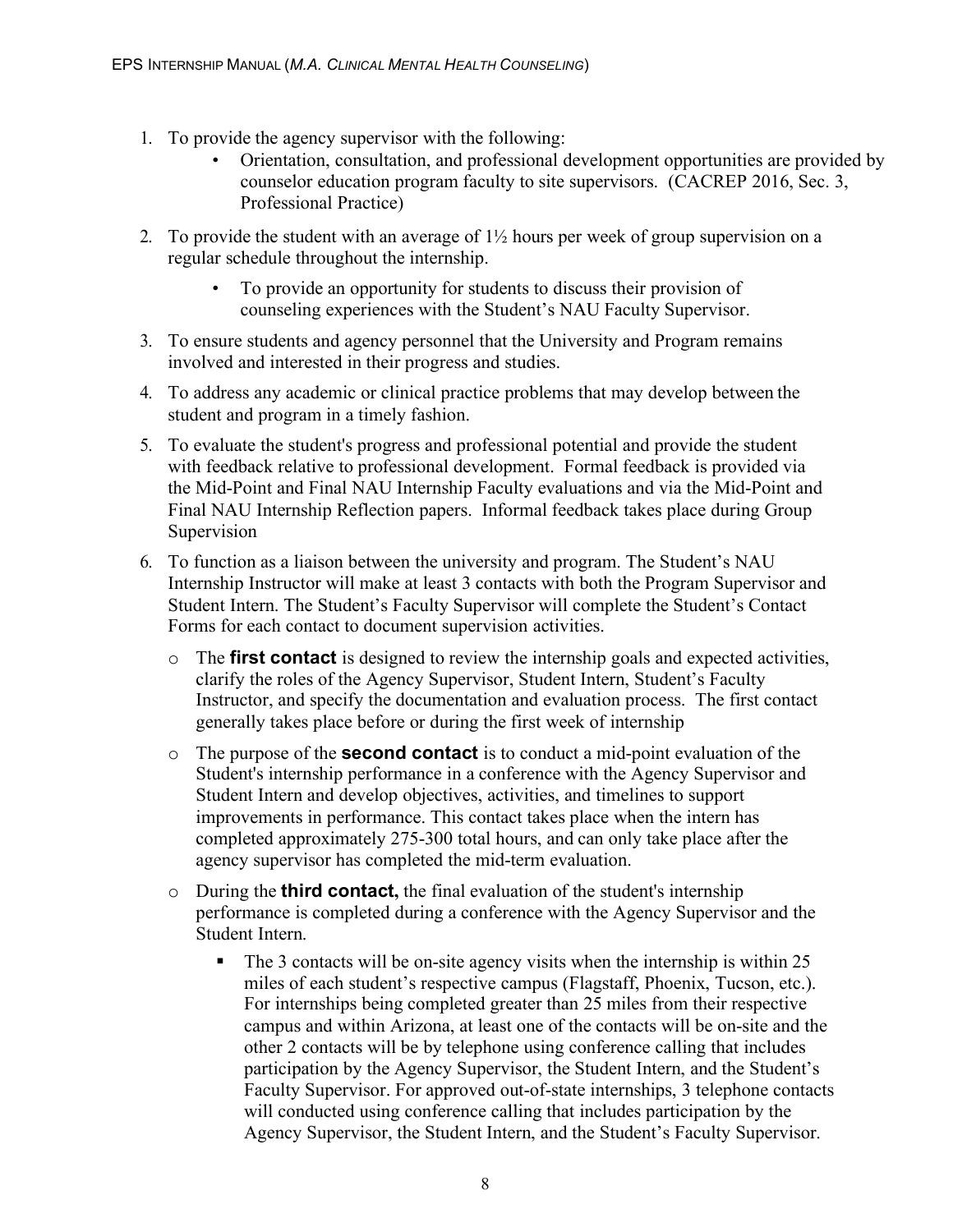# **Timeline and Checklist for Internship**

#### **During First Semester of CMHC program**

1. Discuss initial ideas about internship with the Internship Coordinator and your Advisor in order to begin planning ahead for internship possibilities that match with student's career aspirations.

#### **Between your First Semester of CMHC program and before Practicum**

- 1. Continue to discuss ideas about internship with the Internship Coordinator and your Advisor, and begin to cultivate internship possibilities by reaching out to internship sites and supervisors.
- 2. \_\_\_\_\_ Our CMHC approved partnerships are updated annually, and can be found here under the Testimonials and Internship partners section: https://nau.edu/ed-psych/ma-clinical-mental-health-counseling/
- 3. \_\_\_\_\_ Attend internship fairs and meetings as recommended by NAU faculty and continue to cultivate internship relationships

#### **During Practicum, the semester before internship (or sooner)**

- 1. Meet with prospective internship sites and supervisors, and aim for at least 2-3 interviews.
- 2. \_\_\_\_\_\_\_ Once you have an informal offer to begin internship:
	- a. Obtain the Site supervisor's CV/resume, and review it with your Practicum Instructor for approval (*it must meet all 5 components of the CACREP 2016 standards as mentioned above in Agency Supervisor Qualifications section*). Be sure to have an electronic version of this before Internship begins - you will be uploading it into BBL.
		- b. \_\_\_\_\_ Gather evidence that your site supervisor is currently licensed and in good standing by using the Verifications of Licensure tab at the azbbhe.us website (or state in which the supervisor is practicing). Be sure to have an electronic version of this before Internship begins - you will be uploading it into BBL.
		- c. \_\_\_\_\_ Once your Practicum Instructor approves of the prospective site supervisor's credentials, set up a meeting (preferably in-person) to discuss the Internship Contract with the site supervisor. Be sure both you and the prospective Site Supervisor both have hard copies of the "Internship Contract – First Draft" document found at the Internship website. Collaboratively sketch out all aspects of the contract. Be sure to discuss how the internship hour will be handled, and how crisis situations will be handled as well. Let your site supervisor know immediately if there will be days you will be absent.
		- d. \_\_\_\_\_ Once both parties agree to the terms of the contract, complete the online Internship Contract found at the Internship website. The contract will be automatically sent to your nau email address, the site supervisor's address and the faculty supervisor's address.
		- e. Once you are certain the site supervisor has approved of the contract, be sure to get an email approving the contract directly from the site supervisor. Save this email as a pdf – you will be uploading it into BBL.
- 3. \_\_\_\_\_ Collect an electronic copy of your liability insurance that you initiated during Practicum you will be uploading it into BBL.
- 4. Site Supervisor received orientation from NAU Faculty member we handle this!)
- 5. \_\_\_\_\_ Register and pay for 3 or 6 Credit hours (3 credits for 20 hr/wk internships, 6 credits for 40 hr/wk internships. (The EPS office technically registers you once they hear that your contract and all supervisor credentials have been obtained and approved)
- 6. \_\_\_\_\_ Be sure to Complete Graduation application (discuss with your Advisor)
- 7. \_\_\_\_\_ Find out from your NAU Internship Faculty instructor when Group supervision will take place, and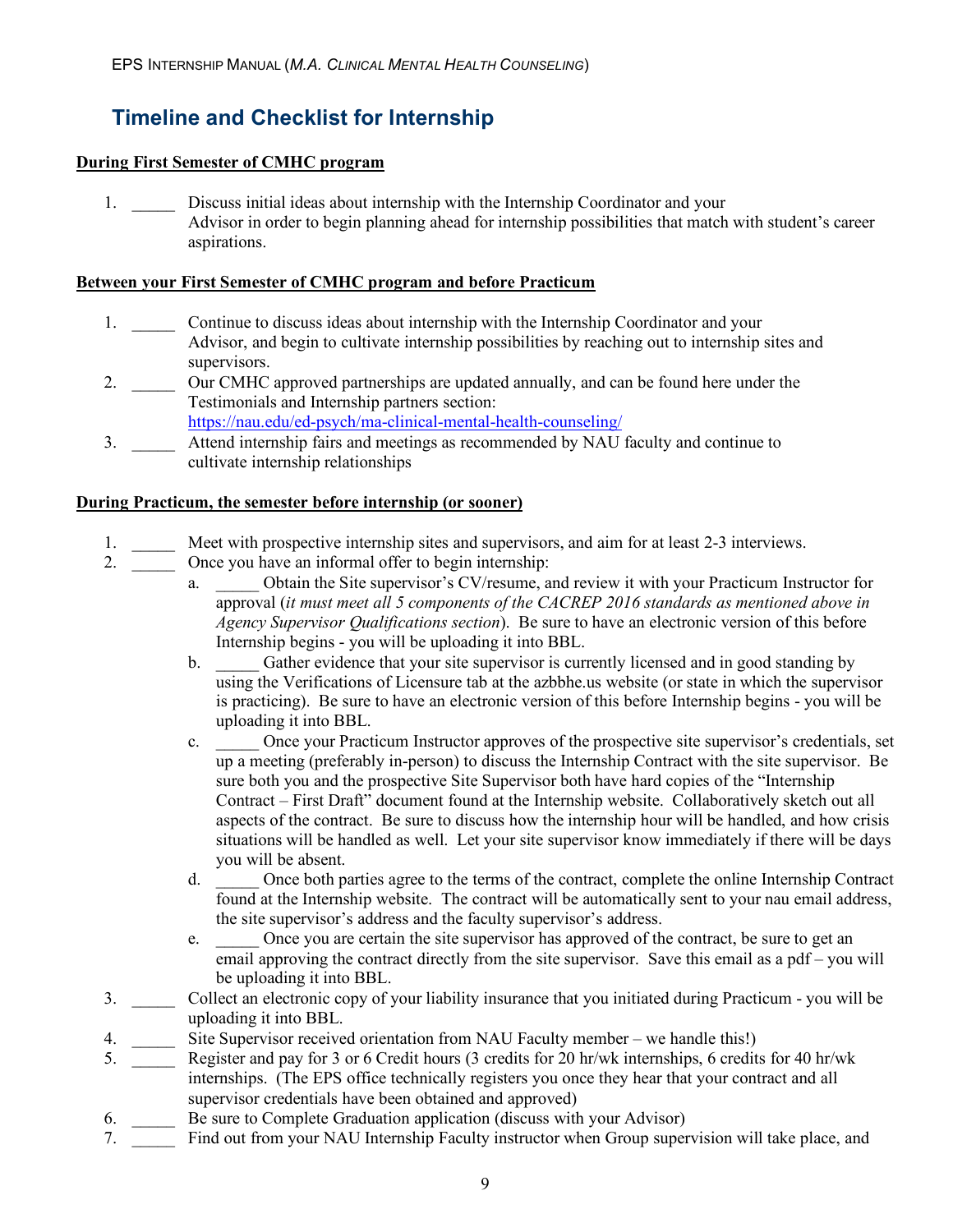book that time (1.5 hours per week on average) into your schedule.

#### **Early Semester**

- 1. \_\_\_\_\_ As semester begins, log onto BlackBoard Learn for Internship (EPS 694). Immediately upload all required documents within BBL (pdf of contract, evidence of liability insurance, and more – see instructions within BBL)
- 2. Attend orientation and all trainings offered by the agency
- 3. \_\_\_\_\_ Attend and actively participate in your First Group SV Meeting at NAU (weekly schedule arranged by faculty.
- 4. \_\_\_\_\_ Arrange for and complete Contact #1 with site supervisor, NAU Internship Faculty member and yourself.
- 5. **Email site supervisor this link:** https://nau.edu/ed-psych/forms-checklists-manuals/#Practicum Explain that you will be reminding them at mid-point

#### **Throughout Internship (daily/Weekly)**

- 1. Behave professionally and ethically throughout entire internship
- 2. Complete all aspects of your Contract, including participating in individual supervision on a weekly basis
- 3. \_\_\_\_\_ Keep track of hours in Weekly Hour Log (in excel)
- 4. Attend all Group supervision meetings at NAU in-person or via Skype. Weekly schedule for Group SV arranged by internship faculty. (If Skyping, you must use a headset with a microphone in order to participate effectively)
- 5. \_\_\_\_\_ At beginning of each new month, upload your signed hourly log from the previous month into BBL. Be sure that both you and your site supervisor have signed before uploading

#### **Nearing Mid-Point of Internship (@ approximately 120 direct hours & 300 total hours)**

- 1. Email your site supervisor to remind them to complete the Mid-pt evaluation of you online (re-send them the link if needed)
- 2. Email your site supervisor and NAU faculty instructor to arrange for Contact #2 (be sure that all midpt requirements/evaluations are completed *before* Contact #2 takes place
- 3. \_\_\_\_\_ Intern completes all mid-term requirements found at Internship website:
	- i. Mid-Term reflection paper (follow rubric carefully). This will be scored online by your NAU faculty internship supervisor. Check the grade and comments when it comes to your email box. Revise and Resubmit this paper within one week IF required to do so.
	- ii. \_\_\_\_\_ Feedback for Agency Supervisor at mid-pt
	- iii. \_\_\_\_\_\_\_\_ Feedback for NAU faculty
	- iv. Feedback for Site
	- v. \_\_\_\_\_ Mid-point Self-Evaluation, and discuss findings with your site supervisor.
	- vi. \_\_\_\_\_ Site Supervisor completes Mid-Point Evaluation of Intern. Evaluation results automatically get sent to the intern and their site supervisor, who then discuss the evaluation (strengths and areas to improve for second half of internship)
- 4. \_\_\_\_\_ Contact # 2 between Intern, Site Supervisor, and NAU faculty member
	- i. The meeting will primarily review the Site Supervisor's mid-pt evaluation, and identify strengths and areas of growth for the  $2<sup>nd</sup>$  half of internship. The mid-term reflection paper and mid-term Feedback results will also be discussed. (A Professional Growth Plan can be implemented at this point if the mid-point evaluation requires a PGP

#### **End Point of Internship (@ approximately 240+ direct hours & 600 total hours)**

1. Email your site supervisor to remind them to complete the Final evaluation of you online (re-send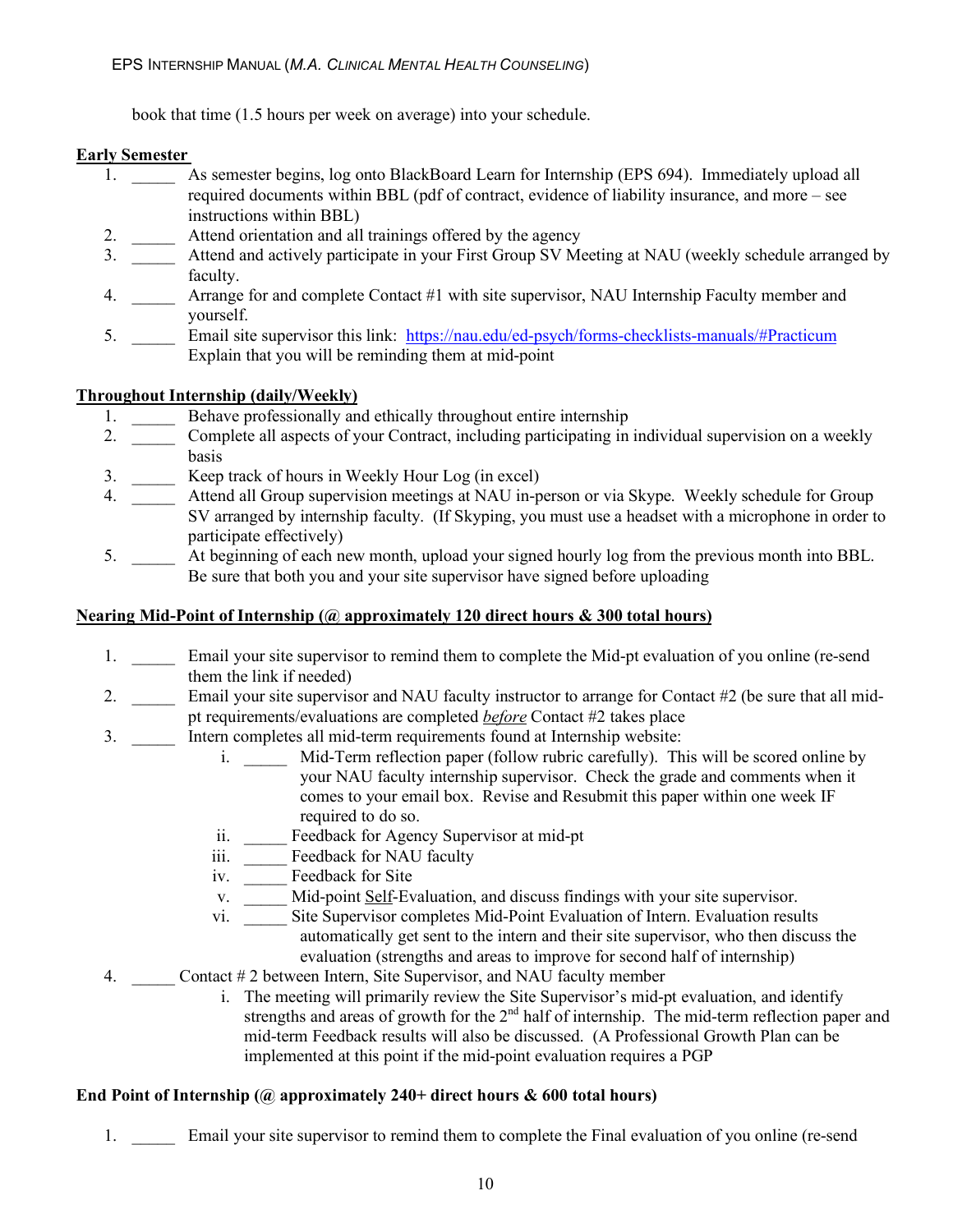them the link if needed)

- 2. Email your site supervisor and NAU faculty instructor to arrange for Contact #3 (be sure that all midpt requirements/evaluations are completed *before* Contact #3 takes place
- 3. \_\_\_\_\_ Intern completes all final requirements found at Internship website:
	- i. Final reflection paper (follow rubric carefully). This will be scored online by your NAU faculty internship supervisor. Check the grade and comments when it comes to your email box. Revise and Resubmit this paper within one week IF required to do so.
	- ii. Feedback for Agency Supervisor (final)
	- iii. Feedback for NAU faculty (final)
	- iv. Feedback for Site (final)
	- v. \_\_\_\_\_ Final Self-Evaluation, and discuss findings with your site supervisor.
	- vi. \_\_\_\_\_ Site Supervisor completes Final Evaluation of Intern. Evaluation results automatically get sent to the intern and their site supervisor, who then discuss the evaluation (strengths and areas to improve for second half of internship)
	- vii. Upload signed monthly logs, including the Summary log
- 4. \_\_\_\_\_ Contact #3 between Intern, Site Supervisor, and NAU faculty member
	- i. The meeting will primarily review the Site Supervisor's Final evaluation, and identify strengths and areas of growth for the intern to address as they graduate and move into the field.
- 5. \_\_\_\_\_ School/Agency Supervisor completes End of Internship Program Evaluation link online
- 6. \_\_\_\_\_ NAU Faculty member enters grade of Pass, In-Progress or Fail for internship
- 7. \_\_\_\_\_ NAU discusses graduation and post-graduation steps toward licensure during intern's final Group supervision meeting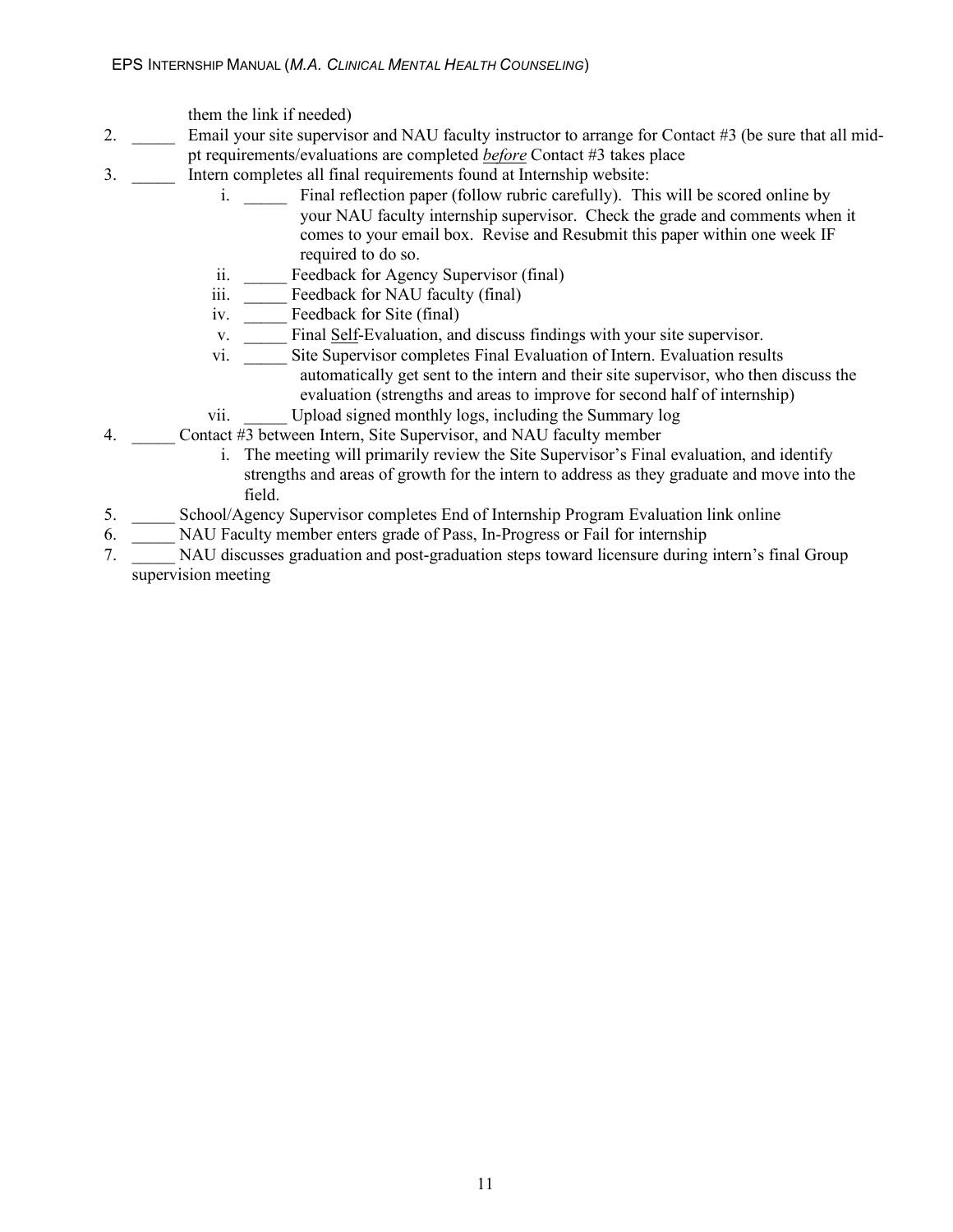# NAU NORTHERN ARIZONA

# **College of Education**

We develop educational leaders who create tomorrow's opportunities.

Our mission is to prepare competent and committed professionals who will make positive differences for children, young adults, and others in schools.

#### **Department of Educational Psychology**

#### **EPS 694 - 001**

#### **Counseling Internship: Masters**

**Summer 2019**

#### **Syllabus**

#### **Total Units of Course Credit:** 3

**Course Pre-requisite(s), Co-requisite(s), Co-convened, and/or Cross-Listed Courses:** Admission to Clinical Mental Health Counseling (MA) or Counseling-School Counseling (MEd) or Counseling-Student Affairs (MEd) or Educational Psychology-Counseling Psychology (PhD) and EPS 692

**Mode of Instruction:** Face-to-Face, traditional lecture and discussion, and some online components. Class meets in

**Instructor's Name:** Shane Haberstroh, Ed.D.

#### **Instructor's Contact Information:**

Office: Eastburn 206I Phone / email: 928.523.0051; shane.haberstroh@nau.edu

**Instructor's Availability**:

**Office Hours**: 1:30 -3:30 Tuesdays and by Appointment

**Course Purpose:** The purpose of this course is for students to gain supervised experience at an agency. According to CACREP (2016), internship "provides for the application of theory and the development of counseling skills under supervision. These experiences will provide opportunities for students to counsel clients who represent the ethnic and demographic diversity of their community."

**Course Student Learning Outcomes (Associated with the CACREP 2016 Standards 3.J, 3.K, 3.L, 3.M):**  The course is aligned with the following CACREP 2016 standards:

- A. After successful completion of the practicum, students complete 600 clock hours of supervised counseling internship in roles and settings with clients relevant to their specialty area.
- B. Internship students complete at least 240 clock hours of direct service.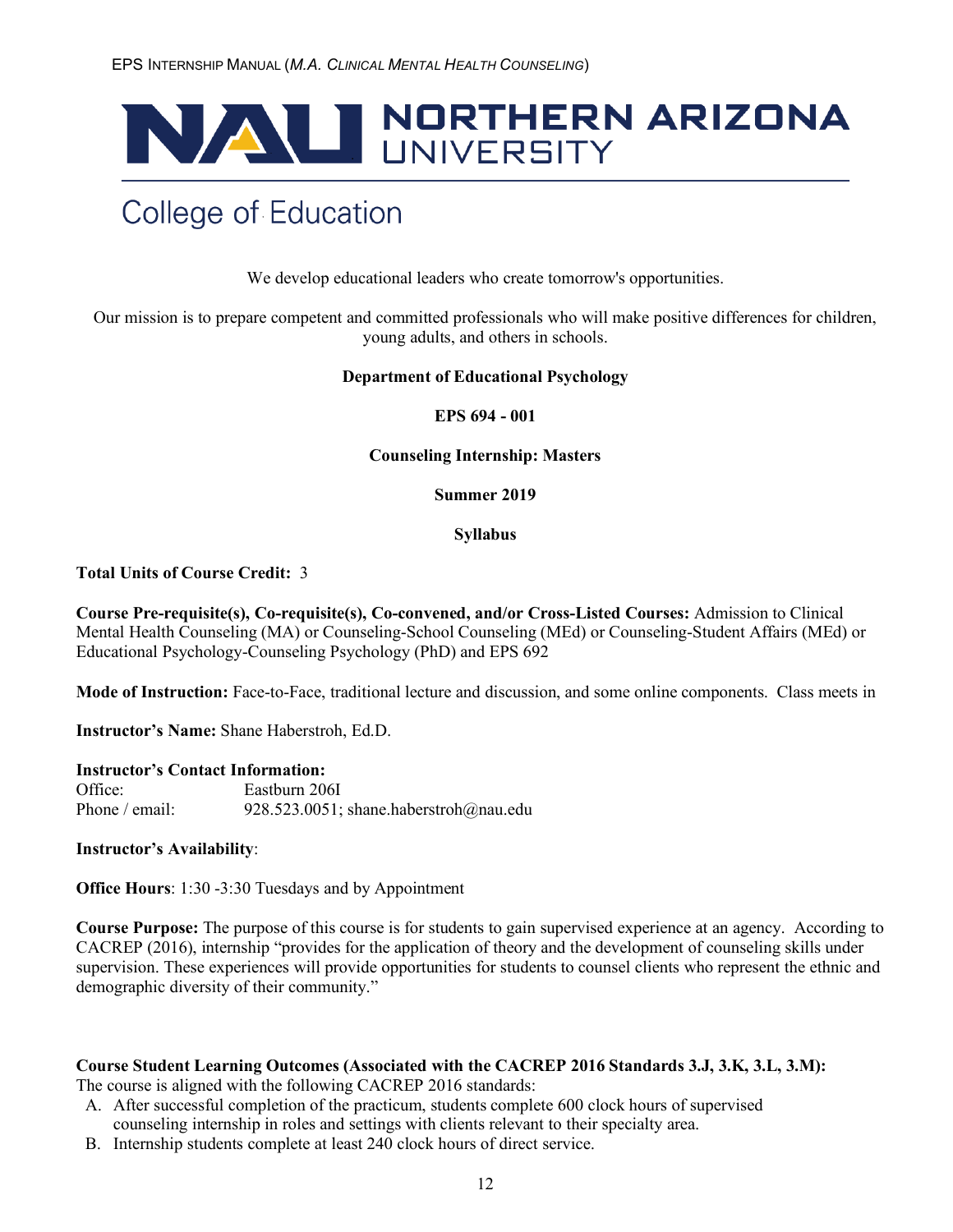- C. Internship students have weekly interaction with supervisors that averages one hour per week of individual and/or triadic supervision throughout the internship, provided by (1) the site supervisor, (2) counselor education program faculty, or (3) a student supervisor who is under the supervision of a counselor education program faculty member.
- D. Internship students participate in an average of  $1/2$  hours per week of group supervision on a regular schedule throughout the internship. Group supervision must be provided by a counselor education program faculty member or a student supervisor who is under the supervision of a counselor education program faculty member. (https://www.cacrep.org/section-3-professional-practice/)

#### **Learning Outcomes**

- 1. To successfully engage in individual and group counseling (as well as couples, parents and families, when applicable) that enhances their knowledge and skills in the following areas: (a) human growth and development, (b) social and cultural foundations and multicultural competencies, (c) helping relationships, (d) groups, (e) career and lifestyle development, (f) appraisal, conceptualization and diagnosis, (g) research and program evaluation, (h) professional orientation (including legal and ethical issues), and (i) foundations, contextual dimensions and practice of clinical mental health counseling.
- 2. To operate successfully within the function, structure, and goals of the agency.
- 3. To learn how to establish and maintain effective working relationships with supervisors, coworkers, outsideagency personnel (when called for) and to appropriately apply legal and ethical codes and multicultural competencies in all clinical contexts.
- 4. To develop written and oral communication skills that are considered essential to functioning effectively within the agency.
- 5. To gain supervised experience in the use of a variety of professional resources such as assessment instruments, technology, print and non-print media, professional literature, research, and information and referral to appropriate providers.
- 6. To perform the duties required of a regularly employed staff member who is occupying the professional role similar to which the student is aspiring.

#### **Assignments/Assessments of Course Student Learning Outcomes:**

- **1. Submission of Materials Prior to Beginning Internship Direct Hours**
	- a. Copy of the internship contract
	- b. Copy of student's liability insurance
	- c. Copy of supervisor's CV/resume
	- d. Copy of current licensure verification for supervisor

#### **2. Site Supervisor, University Supervisor, and Student Meetings**

- a. Arrange and attend 3 supervision meetings with your site supervisor and your faculty supervisor.
	- i. **Meeting 1** will occur at the start of your internship, **Meeting 2** will occur after the midpoint evaluation is completed by your site supervisor, and **Meeting 3** will occur after your site supervisor completes your final evaluation.
	- ii. Prior to meeting 1, email your site supervisor the following link and discuss the evaluation forms and processes: https://nau.edu/ed-psych/forms-checklists-manuals/#Practicum.

#### **3. Monthly Logs**

a. Please upload signed copies of your monthly logs to BB Learn.

#### **4. Site Supervisor Mid Term and Final Evaluations**

a. The midterm site supervisor evaluation is completed after you have gained approximately 120 direct hours and 300 total hours. Please provide your supervisor with the link to: https://nau.edu/edpsych/forms-checklists-manuals/#Practicum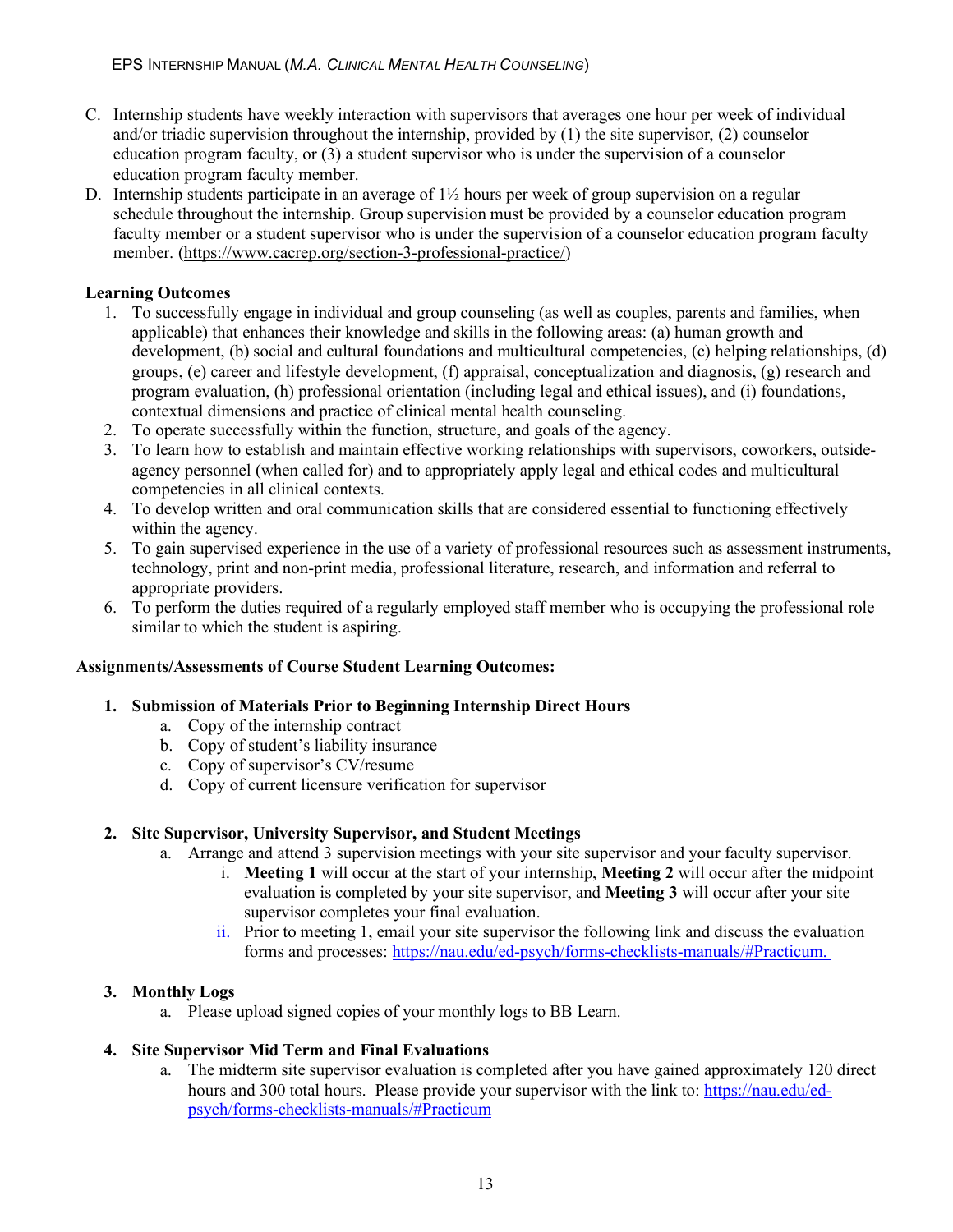b. The midterm site supervisor evaluation is completed after you have gained approximately 240 direct hours and 600 total hours. Please provide your supervisor with the link to: https://nau.edu/edpsych/forms-checklists-manuals/#Practicum

#### **5. Mid Term and Final Reflection Papers**

- a. After you have gained approximately 120 direct hours and 300 total hours, please complete the Mid-Term reflection paper (follow rubric carefully). This will be scored online by your NAU faculty internship supervisor. Check the grade and comments when it comes to your email box. Revise and Resubmit this paper within one week IF needed. Rubric and instructions at: https://nau.co1.qualtrics.com/jfe/form/SV\_eUT43gj95WVNBnn
- b. After you have gained approximately 240 direct hours and 600 total hours, please complete the Final reflection paper (follow rubric carefully). This will be scored online by your NAU faculty internship supervisor. Check the grade and comments when it comes to your email box. Revise and Resubmit this paper within one week IF required to do so. Rubric and instructions at: https://nau.co1.qualtrics.com/jfe/form/SV\_eUT43gj95WVNBnn

#### **6. Completion of Final Feedback Surveys and Self Evaluation**

After you have gained approximately 240 direct hours and 600 total hours, please complete the

- a. Feedback for Agency Supervisor (final)
- b. Feedback for NAU faculty (final)
- c. Feedback for Site (final)
- d. Final Self-Evaluation, and discuss findings with your site supervisor.
- e. Ask your supervisor to complete the: End of Internship Program Evaluation link online

These forms can all be found at: https://nau.edu/ed-psych/forms-checklists-manuals/#Practicum

#### **7. Participation and Ethical Practice**

- a. Adhere to the professional and ethical standards referenced within the Internship Handbook
- b. Lead assigned case discussions and staffings in group supervision
- c. Behave professionally and ethically throughout entire internship
- d. Complete all aspects of your Contract, including participating in individual supervision on a weekly basis
- e. Keep track of hours in Weekly Hour Log (in excel)
- f. Attend all group supervision meetings at NAU in-person or via Skype.
- g. SV arranged by internship faculty. (If Skyping, you must use a headset with a microphone in order to participate effectively)

#### **Grading System:**

Depending on you progress, the instructor will assign a P, F, or IP. To pass the course, you must demonstrate passing performance on each of the assignments.

**Readings and Materials:** This is a field placement class, we will primarily use articles and resources in BB Learn.

**Note on the Emergency Textbook Loan Program**: NAU has partnered with Follett to create the Emergency Textbook Loan program. The program is administered by the LEADS Center. The program assists students with unmet financial need in obtaining required textbook(s) and other materials for courses. Students must apply and meet eligibility criteria before textbooks are purchased on their behalf. Textbooks must be returned at the end of the term in which the textbooks were loaned. More information can be found online: http://nau.edu/LEADS-Center/Textbook-Loan-Program/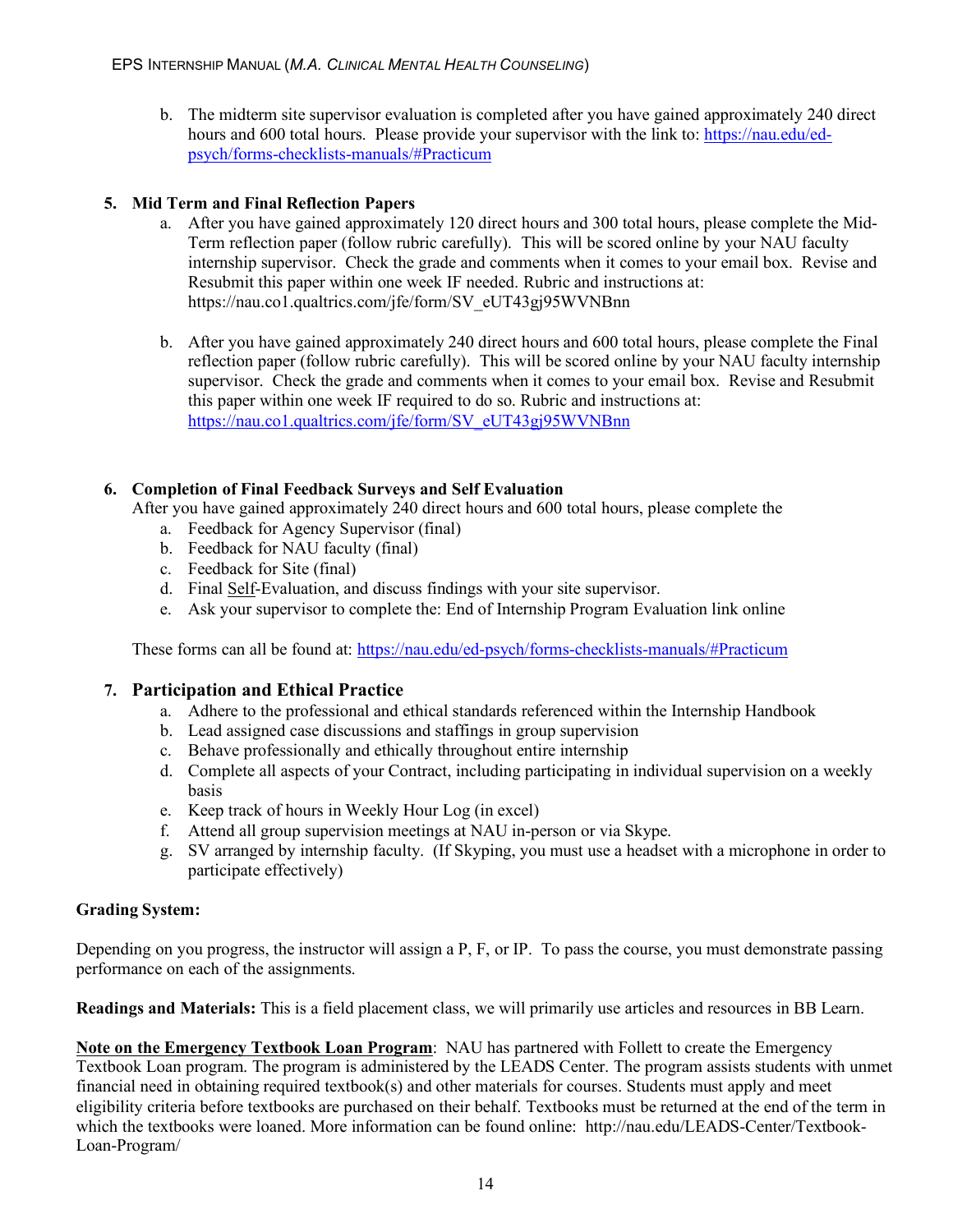## **Course Schedule:**

| Week           | <b>Topic</b><br>Please note the course schedule and<br>topics may change due to class | <b>Assignments</b>                                                                                |
|----------------|---------------------------------------------------------------------------------------|---------------------------------------------------------------------------------------------------|
|                | progress                                                                              |                                                                                                   |
| 1<br>5/14/19   | 1. Intro to Course & Syllabus                                                         | Review Syllabus, BB Learn Shell<br>Submit all required materials to begin<br>internship practice. |
| $\overline{2}$ | Discussion of cases, topics, and<br>internship experience                             |                                                                                                   |
| $\mathfrak{Z}$ | Discussion of cases, topics, and<br>internship experience                             |                                                                                                   |
| $\overline{4}$ | Discussion of cases, topics, and<br>internship experience                             |                                                                                                   |
| 5              | Discussion of cases, topics, and<br>internship experience                             |                                                                                                   |
| 6              | Discussion of cases, topics, and<br>internship experience                             |                                                                                                   |
| $\overline{7}$ | Discussion of cases, topics, and<br>internship experience                             |                                                                                                   |
| 8              | Discussion of cases, topics, and<br>internship experience                             |                                                                                                   |
| 9              | Discussion of cases, topics, and<br>internship experience                             |                                                                                                   |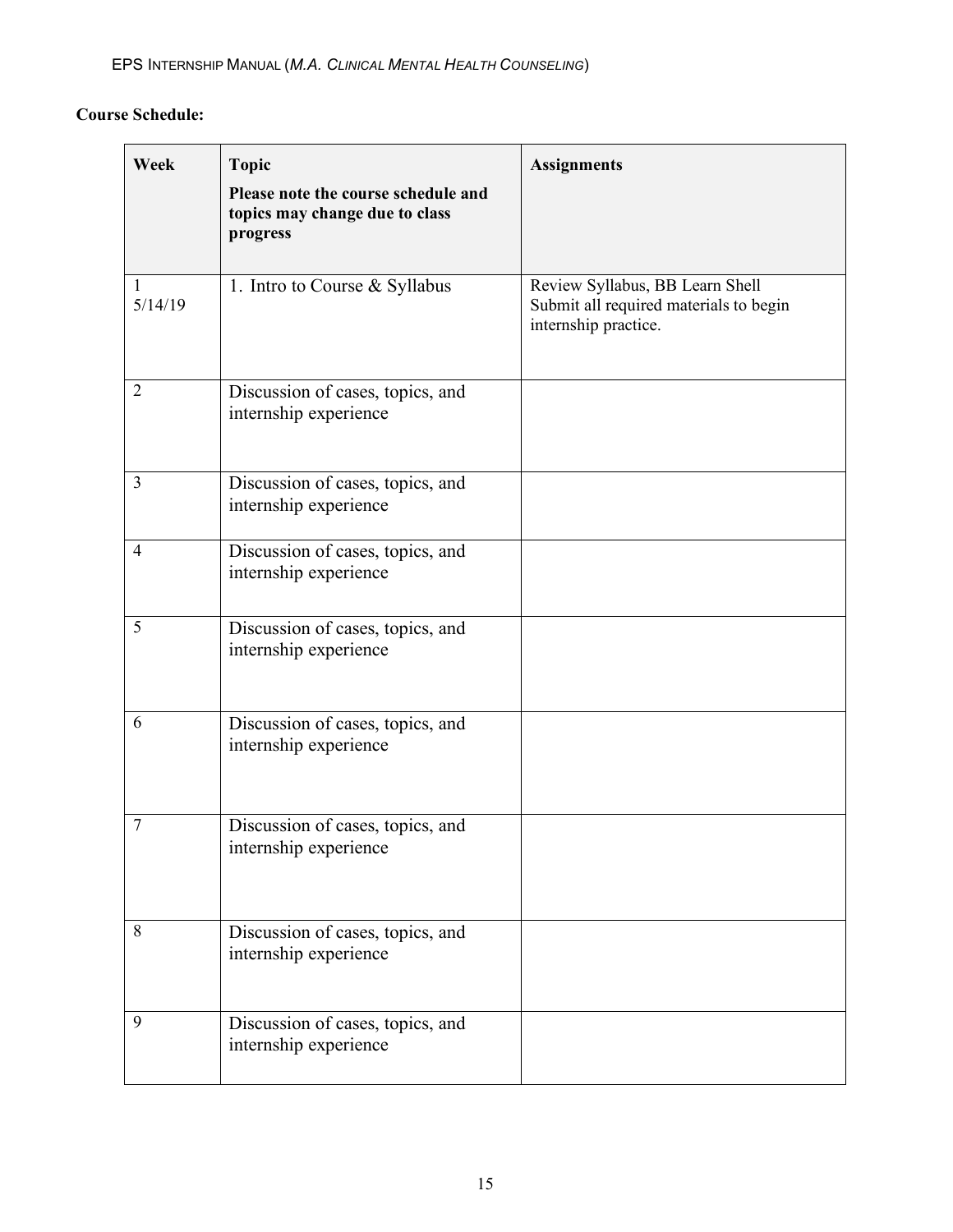| Week | <b>Topic</b><br>Please note the course schedule and<br>topics may change due to class<br>progress | <b>Assignments</b> |
|------|---------------------------------------------------------------------------------------------------|--------------------|
| 10   | Discussion of cases, topics, and<br>internship experience                                         |                    |
| 11   | Discussion of cases, topics, and<br>internship experience                                         |                    |
| 12   | Discussion of cases, topics, and<br>internship experience                                         |                    |
| 13   | Discussion of cases, topics, and<br>internship experience                                         |                    |
| 14   | Discussion of cases, topics, and<br>internship experience                                         |                    |
| 15   | Discussion of cases, topics, and<br>internship experience                                         |                    |

#### **Class Policies**:

#### 1. **Attendance Policy**

The class attendance policy is as follows: You may miss 2 group supervision sessions over the course of your internship experience. If you know ahead of time that you are going to miss class, contact the instructor in advance. Please provide evidence of a reasonable excuse (family/medical emergency, etc.) if you will be missing class.

The NAU attendance policy states:

#### **Regular class attendance is a strong predictor of student success.**

- The student is responsible for regularly attending all courses for which she/he is enrolled. Should an absence from class be unavoidable, the student is responsible for reporting the reason to her/his instructors.
- In addition, students are responsible for making up any work they miss. Instructors are under no obligation to make special arrangements for students who have been absent.

Be aware that Fronske/Campus Health Services Center does not provide documentation of student health problems.